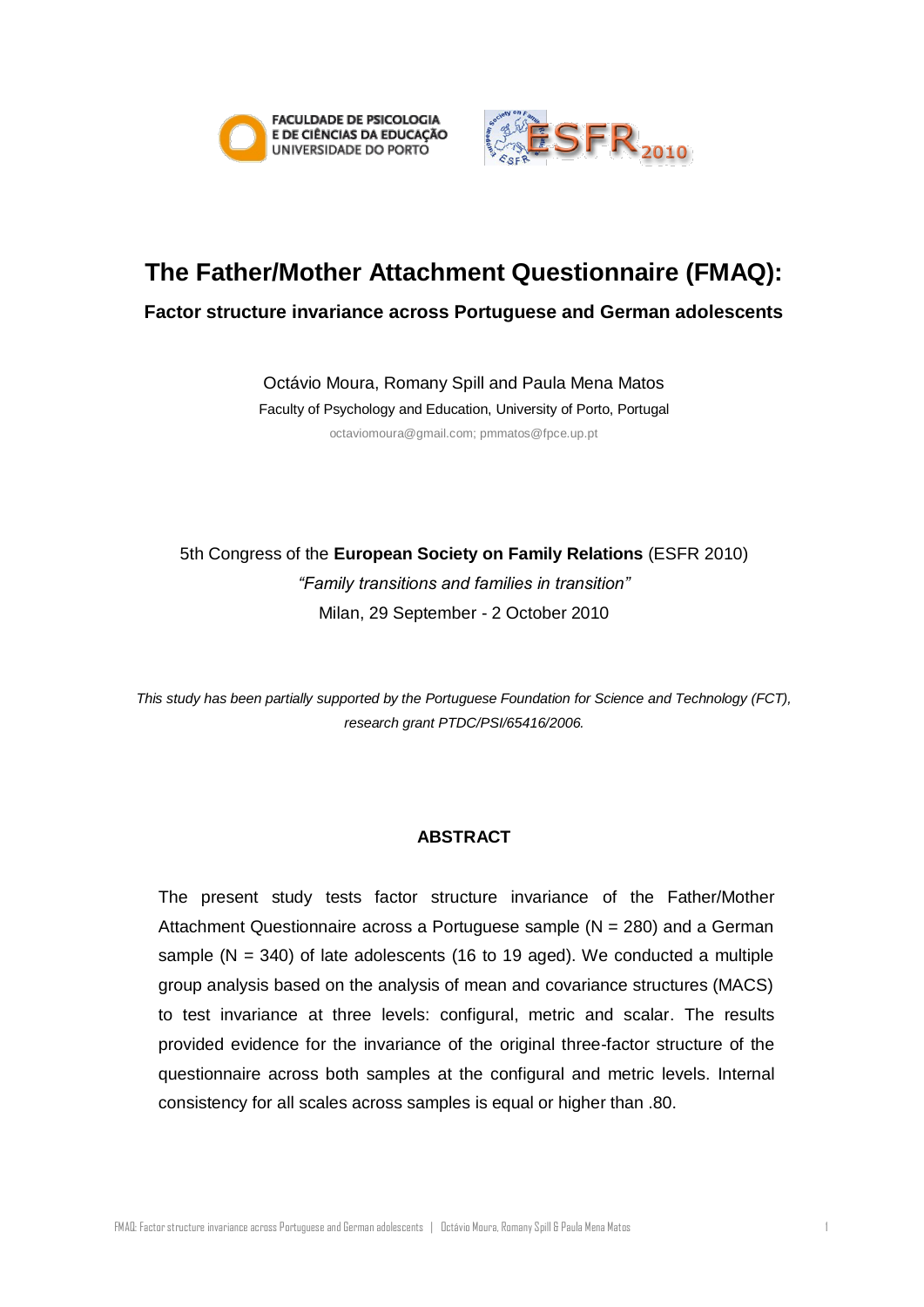## **FATHER/MOTHER ATTACHMENT QUESTIONNAIRE**

The Father/Mother Attachment Questionnaire (Matos & Costa, 2001, 2004) is a 30-item self-report measure developed in Portugal, and designed to assess representations of adolescents and young adults about their relationships with parents, according to Bowlby and Ainsworth attachment theory (Ainsworth, 1989; Bowlby, 1973, 1980), and Bartholomew's prototypical model of attachment (Bartholomew & Horowitz, 1991). The questionnaire is organized along three main subscales: *Quality of Emotional Bond* (QEB; 10 items) assesses the experience of an emotional close and supportive relationship with parents, *Inhibition of*  **Exploration and Individuality** (IEI; 10 items) assesses the perception that parents are intrusive and inhibiting of psychological autonomy and differentiation, and *Separation Anxiety* (SA, 10 items) assesses fears of parental loss or abandonment.

Participants respond according to a 6-point scale ranging from 1 (completely disagree) to 6 (completely agree) separately for mother and father relationships. Since its original development, the questionnaire has been used in several independent samples, and evidence for reliability and construct validity has been gathered (Gouveia & Matos, in press).

## *Translation to German*

A first translated version made by the second author was revised by a bilingual Portuguese-German translator to guaranty linguistic and cultural equivalence. The second version was then submitted to an expert in Family and Developmental Psychology, to examine not only the semantic equivalence but also the psychological equivalence. The final version *(Fragebogen zur Bindung an den Vater und die Mutter*; Spill & Matos, 2007) was then administered to a small group of participants, who were demographically similar to the sample targeted in this study. In this pilot test participants were interviewed regarding the adequacy and clarity of the instructions, the format of the questionnaire and the comprehension of the items.

## **METHOD**

#### *Participants*

*Portuguese Sample*: 280 adolescents, aged 16 – 20 years old (M = 17.74; SD = 1.10), 56.8% male and 43.2% female, school grade between  $11<sup>th</sup>$  to  $12<sup>th</sup>$  and the majority came from intact families (78%).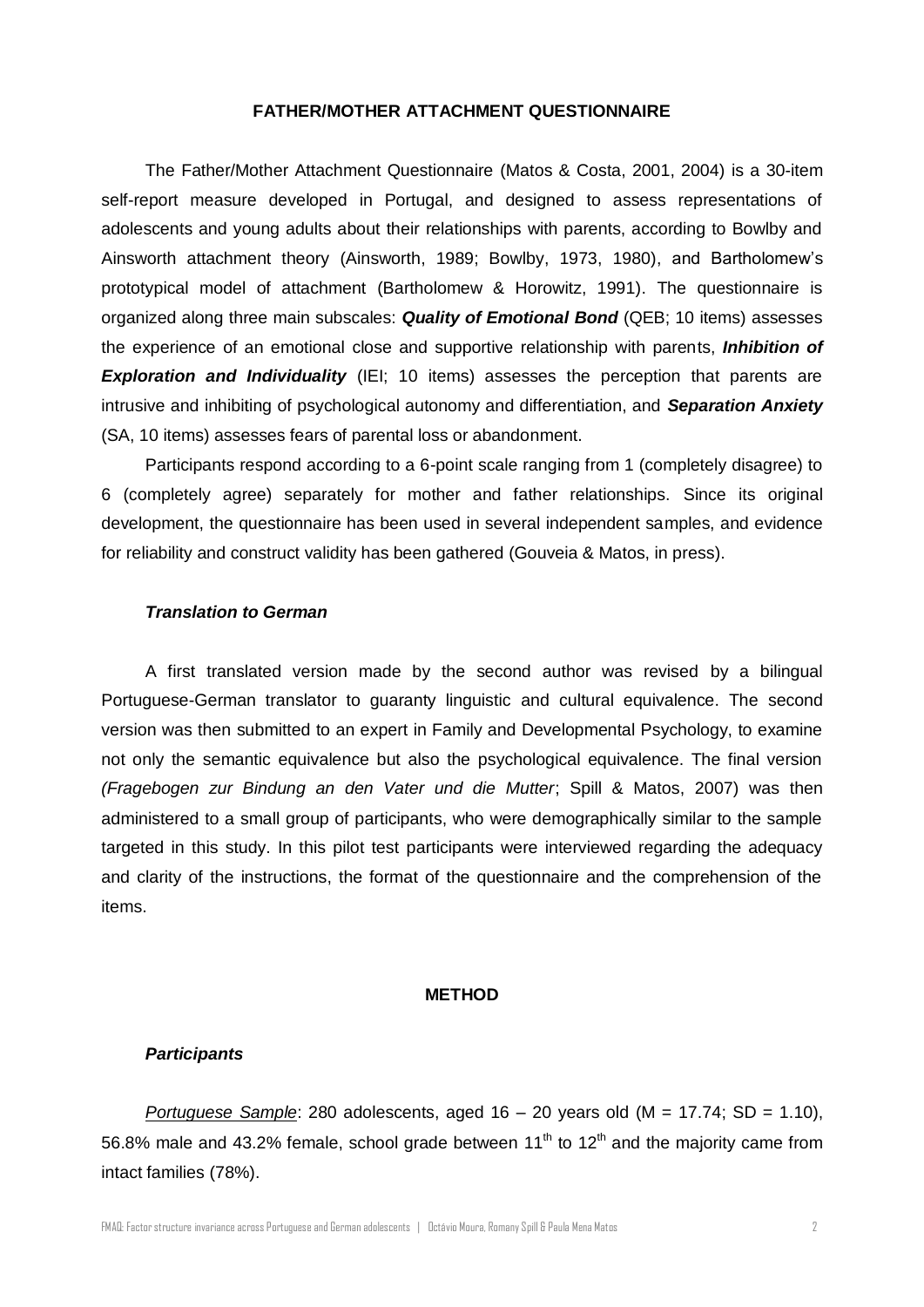*German Sample*: 340 adolescents, aged 16 – 20 years old (M = 17.63; SD = .81), 40.0% male and 60.0% female, school grade between 11<sup>th</sup> to 12<sup>th</sup> and the majority came from intact families (74%).

#### *Procedure*

Data from German participants were collected in 5 secondary schools from three different Länder (*Baden-Württemberg*, *Niedersachsen*, *Rheinland-Pfalz*). Data from Portuguese participants came from 3 secondary schools from the city of Porto. The students responded to the questionnaires in the class and group setting, under the supervision of the second author. They were previously informed about the general objectives of the larger study, in which the present study is included and were asked for voluntary participation. Confidentiality and anonymity were guaranteed. Participants were not offered any incentives for participation, such as extra course credit or cash compensation, since the use of such incentives is not a usual practice of survey research in Portugal.

#### *Model Fit Evaluation*

For testing the **factor structure** of the questionnaire, **confirmatory factor analysis** (CFA) was performed using *EQS 6.1* (Bentler, 2005). The models tested were estimated using *maximum likelihood* estimation. For CFA model fit was assessed through a number of indices: (1) chi-square  $(\chi^2)$ ; (2) ratio of chi-square to the degrees of freedom  $(\chi^2/df)$ ; (3) Standardized Root Mean Square Residual (SRMR); (4) Root Mean Square Error of Approximation (RMSEA); and (5) Comparative Fit Index (CFI). For determining adequate fit:  $\chi^2$ /df < 3.0 (Kline, 1998), CFI > .95, SRMR < .08, and RMSEA of < .06 (Hu & Bentler, 1999). For the RMSEA, other cutoff values are also suggested: <.05 good fit, .05–.08 acceptable fit, .08–.10 mediocre fit and >.10 poor fit (Browne & Cudeck, 1993; Byrne, 2006; MacCallum, Browne, & Sugawara, 1996).

For **measurement invariance** (MI) we conducted a **multiple group analysis**. We tested MI based on the analysis of **mean and covariance structures (MACS)** that encompassed a series of hierarchically ordered steps that began with the establishment of a baseline model for each sample, followed by tests for increasingly more stringent levels of constrained parameters equivalence: (1) configural invariance; (2) metric invariance; and (3) scalar invariance. Cheung and Rensvold (2002) and Byrne (2006) recommended three criteria for evidence of measurement invariance: (1) adequate fit indices for the initial baseline model for each group; (2) the multigroup model should exhibit an adequate fit to the data; and (3)  $\triangle$ CFI < .01 and McDonald Fit Index (Mc) < .02. More recently Meade et al. (2008) suggested a more stringent cutoff values  $\triangle CFI < .002$  and  $\triangle Mc < .0057$  (for 3 factors and 30 items).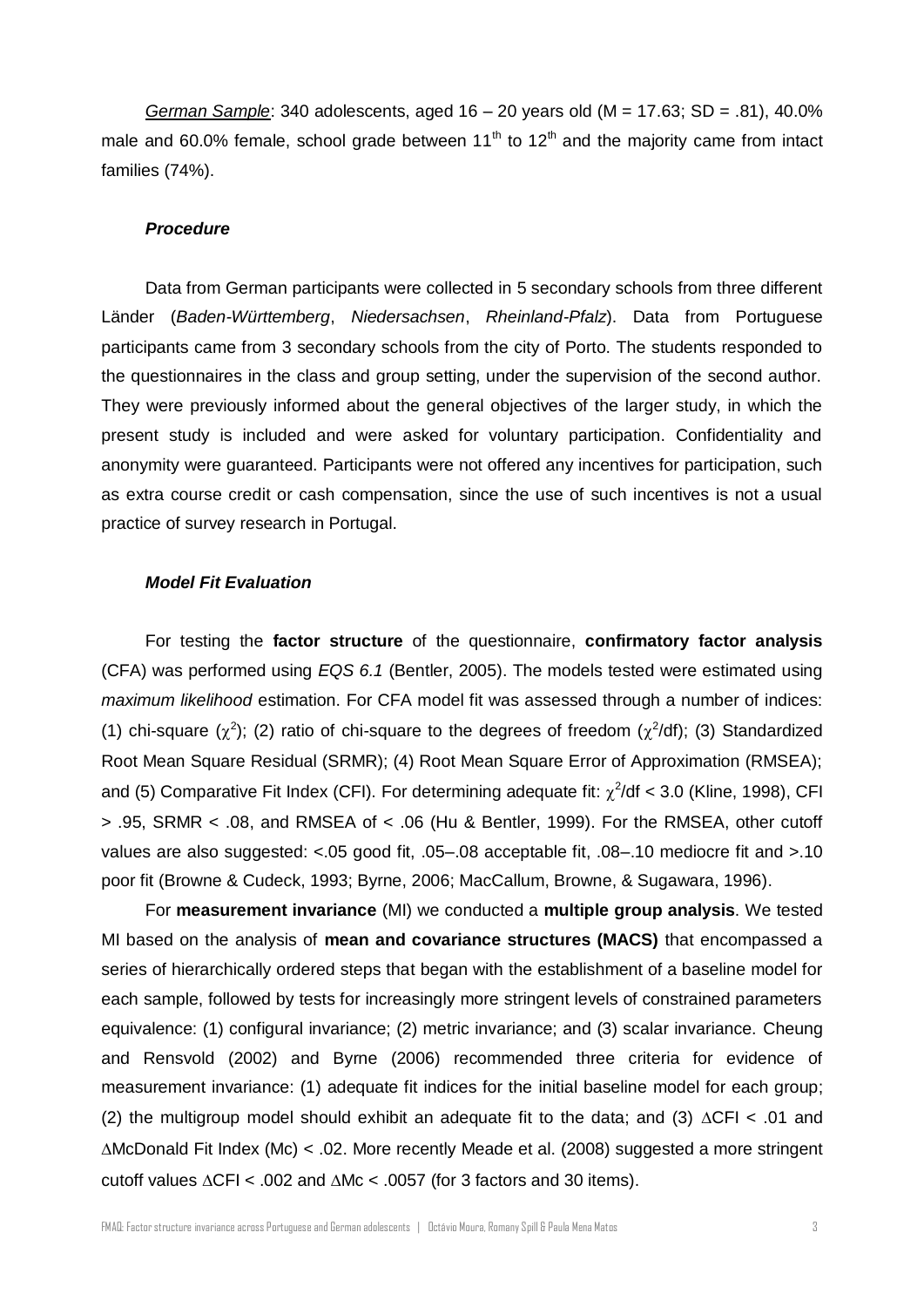#### **RESULTS**

#### *Inter-Scale Correlations*

As shown in Table 1, we observed positive correlations between QEB and SA across mother and father versions and across country samples, negative correlations between QEB and IEI, and non significant correlations between IEI and SA (the exception was Portuguese mother version).

|               |      | Portugal  |           |      | Germany   |          |  |  |
|---------------|------|-----------|-----------|------|-----------|----------|--|--|
|               | IEI  | QEB       | <b>SA</b> | IEI  | QEB       | SA       |  |  |
| <b>Father</b> |      |           |           |      |           |          |  |  |
| Mean          | 2.93 | 4.79      | 3.32      | 2.68 | 4.42      | 2.51     |  |  |
| SD            | .87  | 1.04      | .93       | .81  | 1.01      | .76      |  |  |
| IEI $(r)$     |      | $-.269**$ | $-.023$   |      | $-.386**$ | $-.058$  |  |  |
| QEB(r)        |      |           | $.665**$  |      |           | $.559**$ |  |  |
| $\alpha$      | .80  | .94       | .84       | .81  | .93       | .83      |  |  |
| <b>Mother</b> |      |           |           |      |           |          |  |  |
| Mean          | 3.01 | 5.01      | 3.49      | 2.87 | 4.63      | 2.62     |  |  |
| SD            | .91  | .85       | .88       | .85  | .86       | .77      |  |  |
| IEI $(r)$     |      | $-.408**$ | $-147*$   |      | $-.450**$ | $-.025$  |  |  |
| QEB(r)        |      |           | $.618**$  |      |           | $.524**$ |  |  |
| $\alpha$      | .83  | .91       | .82       | .84  | .91       | .83      |  |  |

**Table 1** – Descriptive Statistics, Inter-Scale Correlations and Cronbach's Alphas

 $r$  – Pearson Correlation; \**p* < .05; \*\* *p* < .01;  $\alpha$  - Cronbach's alpha; IEI – Inhibition of Exploration and Individuality; QEB – Quality of Emotional Bond; SA – Separation Anxiety.

#### *Reliability*

The three scales showed adequate reliabilities ranging from .80 to .94 in both samples and for both parents (see Table 1). QEB presented the highest value ( $\alpha$  > .90).

Additionally we tested if there was a statistical difference in the alpha reliabilities for each scale between the Portuguese and German samples. To perform this analysis we used *AlphaTest 1.0 for Windows* (Lautenschlager & Meade, 2008). No statistical differences were observed for IEI<sub>father</sub>  $\chi^2(1) = .153$ ,  $p > .05$ ; QEB<sub>father</sub>  $\chi^2(1) = 1.088$ ,  $p > .05$ , SA<sub>father</sub>  $\chi^2(1) = .539$ ,  $p$ > .05, IEI<sub>mother</sub>  $\chi^2(1)$  = .245, *p* > .05, QEB<sub>mother</sub>  $\chi^2(1)$  = .187, *p* > .05 and SA<sub>mother</sub>  $\chi^2(1)$  = .624, *p* > .05.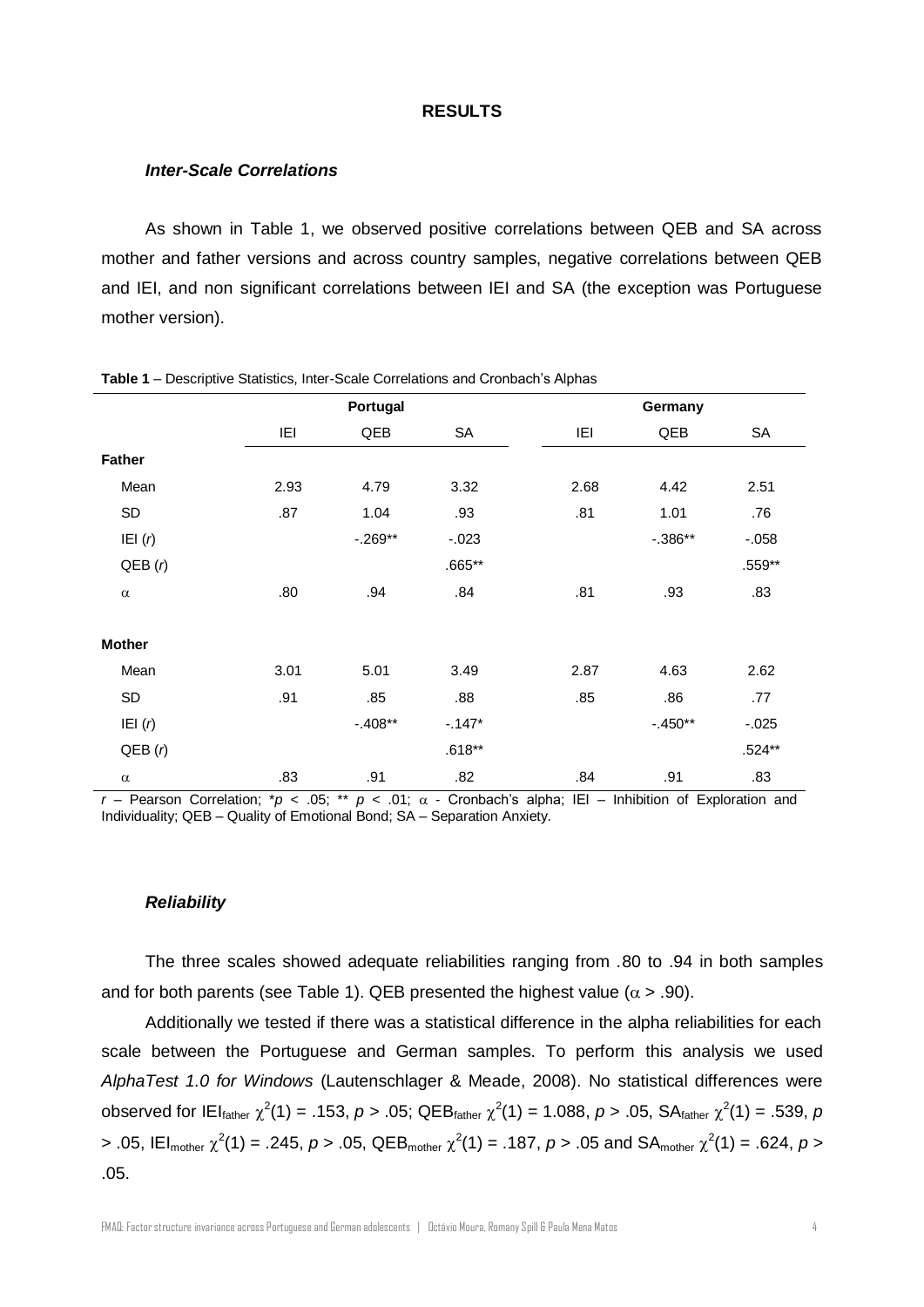## *Confirmatory Factor Analyses*

For the CFA and MI we used the parceling approach of the items of FMAQ suggested by Russell, Kahn, Spoth and Altmaier (1998). We ranked ordered items on the basis of the magnitude of the corrected item-total correlations and then successively assigned pairs of the highest, medium and lowest correlating items to each parcel. Each FMAQ dimension (IEI, QEB and SA) has 3 parcels (2 parcels with 3 items per parcel and one parcel with 4 items). As shown in Table 2, all the four models in study (father and mother versions of FMAQ across Portuguese and German samples) showed adequate model fits. These four models are determined to be the baseline models for measurement invariance analysis.

|                               | $\chi^2$                           | $\chi^2$ /df | <b>CFI</b> | <b>SRMR</b> | <b>RMSEA</b><br>(90% CI) |
|-------------------------------|------------------------------------|--------------|------------|-------------|--------------------------|
| <b>FMAQ Portuguese Father</b> | $\chi^2$ (24) = 44.234<br>p < .05  | 1.84         | .986       | .052        | .057<br>$(.029 - .083)$  |
| <b>FMAQ Portuguese Mother</b> | $\chi^2$ (24) = 59.178<br>p < .001 | 2.46         | .977       | .055        | .073<br>$(.050 - .097)$  |
| <b>FMAQ German Father</b>     | $\chi^2$ (24) = 64.299<br>p < .001 | 2.68         | .976       | .051        | .072<br>$(.051 - .093)$  |
| <b>FMAQ German Mother</b>     | $\chi^2$ (24) = 69.590<br>p < .001 | 2.90         | .972       | .040        | .075<br>(.055 – .096)    |

**Table 2** – Confirmatory Factor Analyses

## *Measurement Invariance*

Figure 1 shows the diagram of the baseline model for the measurement invariance using MACS strategy and Table 3 presents a summary of goodness-of-fit statistics.

Configural and metric invariance for **relationship with father version** showed adequate models fit, while for scalar invariance a more modestly model fit was found. When we examined the probability values associated with the  $\chi^2$  univariate increment information provided by the Lagrange Multiplier Test (LMTest) for each parameter constraint, no noninvariant parameters were found in the metric invariance. However, eight of nine intercepts parameters were noninvariant in the scalar invariance.

For **relationship with mother version** configural and metric invariance showed adequate models fit. However when we examined the information provided by the LMTest for each parameter constraint two noninvariant factor loadings were observed  $(V_{SAZ}, F_3$  and  $V_{IE12},F_1$ ). Invoking the condition of partial measurement invariance (Byrne, 2006; Byrne, Shavelson, & Muthen, 1989; Byrne & van de Vijver, 2010) we followed to the scalar invariance, where these two noninvariant parameters were allowed to be freely estimated in each group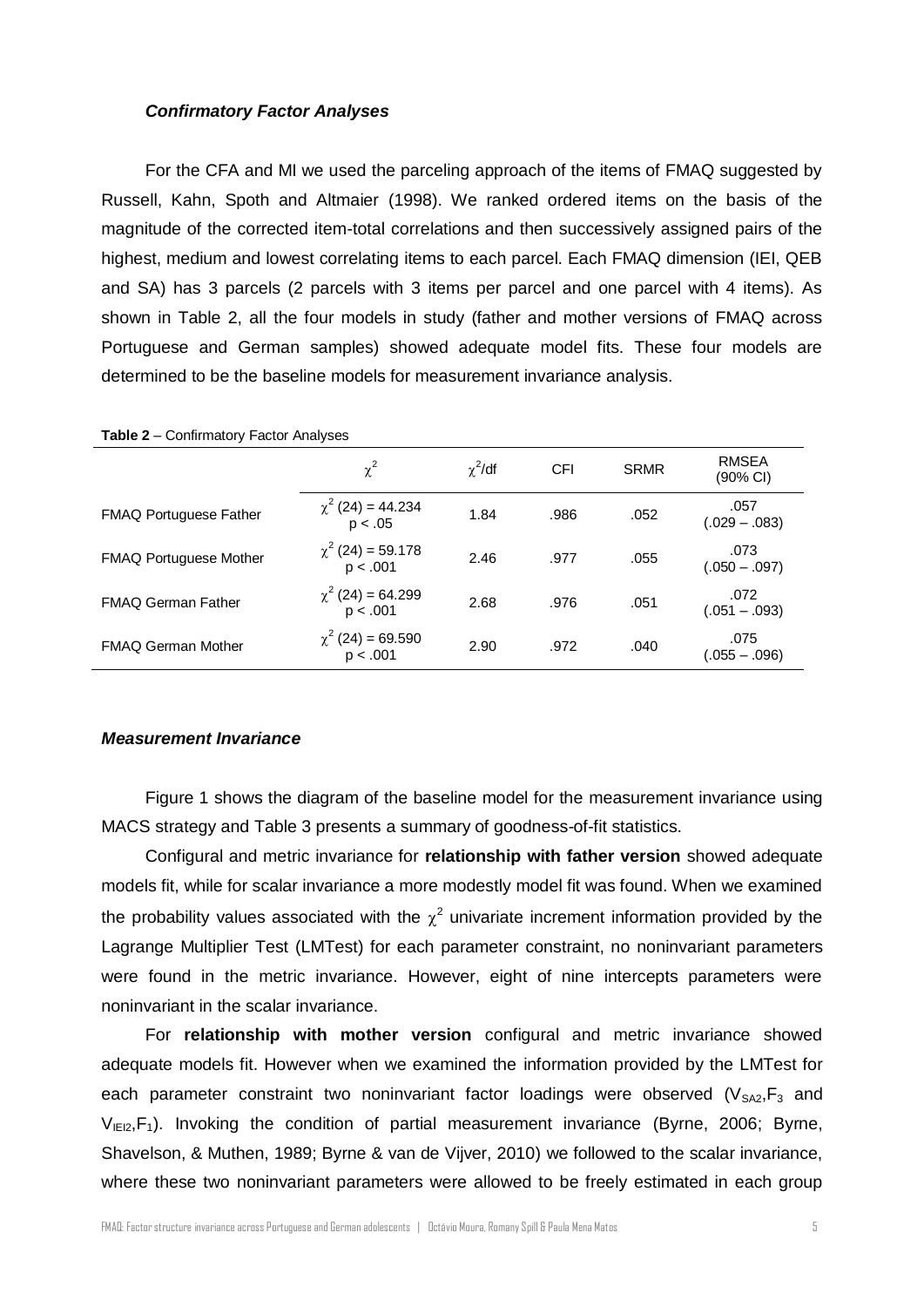(no equality constraint was imposed) and LMTest revealed additionally seven of nine noninvariant intercept parameters.



**Figure 1** – Diagram of MI based on MACS

| .<br><b>MODULON CONTRACTOR AND AND SOLUTION</b> |            |             |              |      |          |    |                |             |                 |                |
|-------------------------------------------------|------------|-------------|--------------|------|----------|----|----------------|-------------|-----------------|----------------|
|                                                 | <b>CFI</b> | <b>SRMR</b> | <b>RMSEA</b> | Mc   | $\chi^2$ | df | $\Delta\chi^2$ | $\Delta df$ | $\triangle$ CFI | $\triangle$ Mc |
| <b>FMAQ Father</b>                              |            |             |              |      |          |    |                |             |                 |                |
| Configural                                      | .981       | .052        | .046         | .950 | 108.533  | 48 |                |             |                 |                |
| Metric                                          | .980       | .056        | .044         | .948 | 116.334  | 54 | 7.801          | 6           | .001            | .002           |
| Scalar                                          | .975       | .114        | .088         | .927 | 346.329  | 63 | 237.796        | 15          | .006            | .023           |
| <b>FMAQ Mother</b>                              |            |             |              |      |          |    |                |             |                 |                |
| Configural                                      | .975       | .048        | .052         | .936 | 128.768  | 48 |                |             |                 |                |
| Metric                                          | .969       | .064        | .055         | .923 | 152.170  | 54 | 23.402         | 6           | .006            | .013           |
| Scalar*                                         | .970       | .118        | .088         | .916 | 347.605  | 61 | 218.837        | 13          | .005            | .020           |

**Table 3** – Measurement Invariance Analysis

Note:  $\Delta \chi^2$ ,  $\Delta$ df,  $\Delta$ CFI and  $\Delta$ Mc were the difference between each alternative and the configural model; \* partial measurement invariance: two noninvariant factor loadings were not constrained.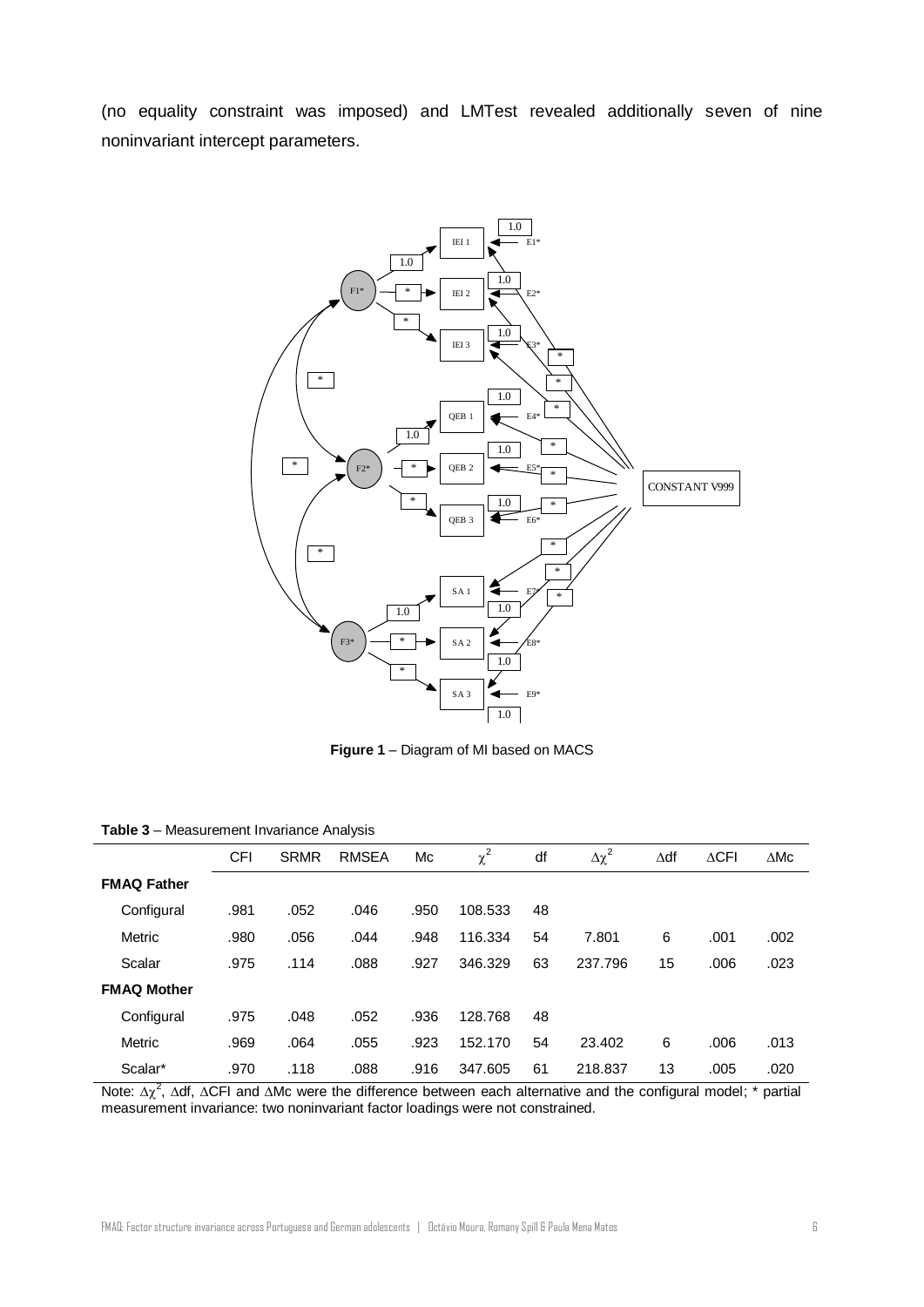#### **DISCUSSION**

In both samples (Portuguese and German) and for both parents (father and mother) the FMAQ showed adequate reliability and no statistical differences in the alpha reliabilities for each scale (IEI, QEB and SA) were found, indicating that the internal consistencies of the scales are similar for these two country samples.

The goodness-of-fit indices of CFA for each parent and country also showed that the factor structures of FMAQ were adequate. In the MI, the configural invariance between Portuguese and German samples was established for father and mother versions, that is, both groups associate the same subsets of items with the same latent constructs. The factor structure is similar and this configural invariance model serves as the baseline against which all subsequent tests for equivalence were compared. The metric invariance was established for father and no noninvariant parameters were found, indicating that all factor loadings are equal across groups, however for mother two noninvariant factor loadings were observed, this may mean that the items of these two parcels (parcel SA2: items 9, 15, 18; and parcel IEI2: items 4, 10, 13) were differentially interpreted by Portuguese and German adolescents. For scalar invariance the majority of the intercepts were noninvariant, indicating that parcels means are not similar across groups.

In general, the results showed adequate reliability and factor structure of FMAQ and provided evidence for the measurement invariance (configural and metric) of the original threefactor structure of the questionnaire across Portuguese and German samples.

## **REFERENCES**

- Ainsworth, M. D. S. (1989). Attachments beyond infancy. *American Psychologist, 44*, 709-716.
- Bartholomew, K., & Horowitz, L. M. (1991). Attachment styles among young adults: A test of a four-category model. *Journal of Personality and Social Psychology, 61*, 226-244.
- Bentler, P. M. (2005). *EQS 6.1: Structural equations program manual*. Encino, CA: Multivariate Software Inc.
- Bowlby, J. (1973). *Attachment and loss. Vol. 2: Separation: Anxiety and anger*. New York: Basic Books.
- Bowlby, J. (1980). *Attachment and loss. Vol. 3: Loss: Sadness and depression*. New York: Basic Books.
- Browne, M. W., & Cudeck, R. (1993). Alternative ways of assessing model fit. In A. Bollen & J. S. Long (Eds.), *Testing structural equation models* (pp. 445-455). Newbury Park, CA: Sage.
- Byrne, B. M. (2006). *Structural equation modeling with EQS: Basic concepts, applications, and programming*. New Jersey: Lawrence Erlbaum Associates.

Byrne, B. M., Shavelson, R. J., & Muthen, B. (1989). Testing for the equivalence of factor covariance and mean structures: The issue of partial measurement invariance. *Psychological Bulletin, 105*, 456-466.

Byrne, B. M., & van de Vijver, F. J. R. (2010). Testing for measurement and structural equivalence in large-scale cross-cultural studies: Addressing the issue of nonequivalence. *International Journal of Testing, 10*, 107- 132.

Cheung, G. W., & Rensvold, R. B. (2002). Evaluating goodness-of-fit indexes for testing measurement invariance. *Structural Equation Modeling, 9*, 233-255.

Gouveia, T., & Matos, P. M. (in press). *Manual do Questionário de Vinculação ao Pai e à Mãe [Manual of the Father/Mother Questionnaire]*. Porto: Centro de Psicologia da Universidade do Porto.

Hu, L., & Bentler, P. M. (1999). Cutoff criterion for fit indexes in covariance structure analysis: Conventional criteria versus new alternatives. *Structural Equation Modeling, 6*, 1-55.

Kline, R. B. (1998). *Principles and practices of structural equation modeling*. New York: Guilford.

Lautenschlager, G. J., & Meade, A. W. (2008). AlphaTest: A windows program for tests of hypotheses about coefficient alpha. *Applied Psychological Measurement, 32*, 502-503.